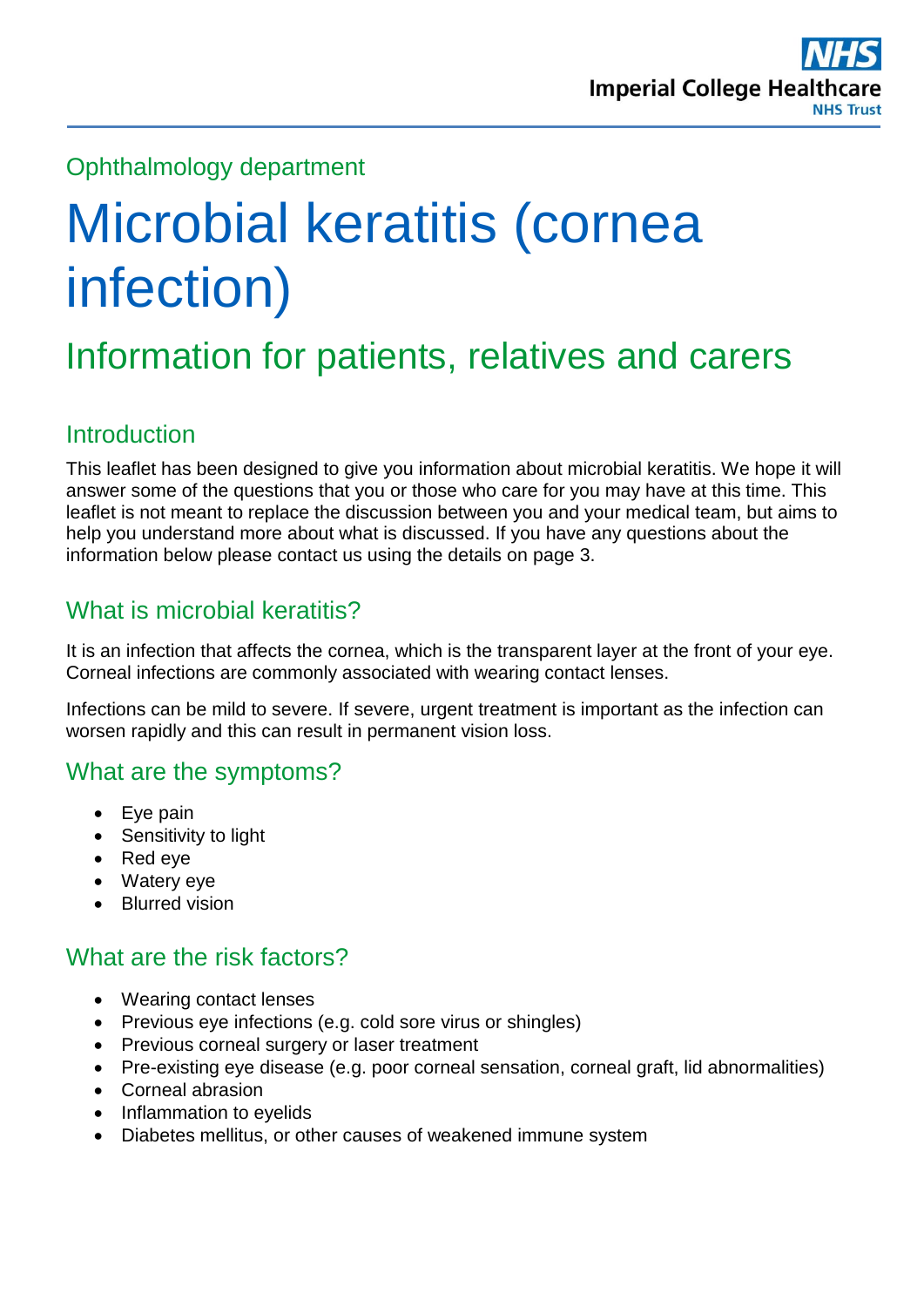# What are the risk factors for contact lens wearers?

You may be putting yourself at risk of developing microbial keratitis by:

- Not washing your hands regularly
- sleeping with your contact lenses in
- showering or swimming with your lenses in
- using water to clean or store lenses
- not cleaning contact lens items (e.g. your contact lens case)
- using expired contact lenses or contact lens solution

You should avoid wearing a contact lens if your eye is red or sore, or if the lens is damaged.

# How is microbial keratitis treated?

We will usually start treatment by giving you antibiotic eye drops to take hourly. If the keratitis is due to bacteria we will start treatment on hourly antibiotics. If you have a moderate to severe infection, you will need to take the eye drops hourly through the night too.

We will often need to take samples of the cornea surface, known as corneal scrapes, to identify the cause of the infection and test sensitivity/resistance to antimicrobial treatments.

We may give you drops to enlarge your pupil, as these can help ease any pain. They can also help stop your iris from sticking to your contact lens. These eye drops will temporarily blur your vision, and may increase sensitivity to light.

#### Follow-up

- We will follow up with you soon after the start of treatment, to make sure the treatment is working
- Some infections can be caused by rare microorganisms such as the herpes virus, fungi or acanthamoeba. If these are suspected, or there is poor response to treatment, your eye doctor may need to take swabs or change the treatment
- If the contact lens you were wearing when you developed the infection (or its storage case) has not been thrown away, please bring it to your follow-up visit. This can be useful to help identify the microorganism that caused the infection
- Avoid wearing a contact lens after an eye infection for the period specified by your eye doctor or nurse